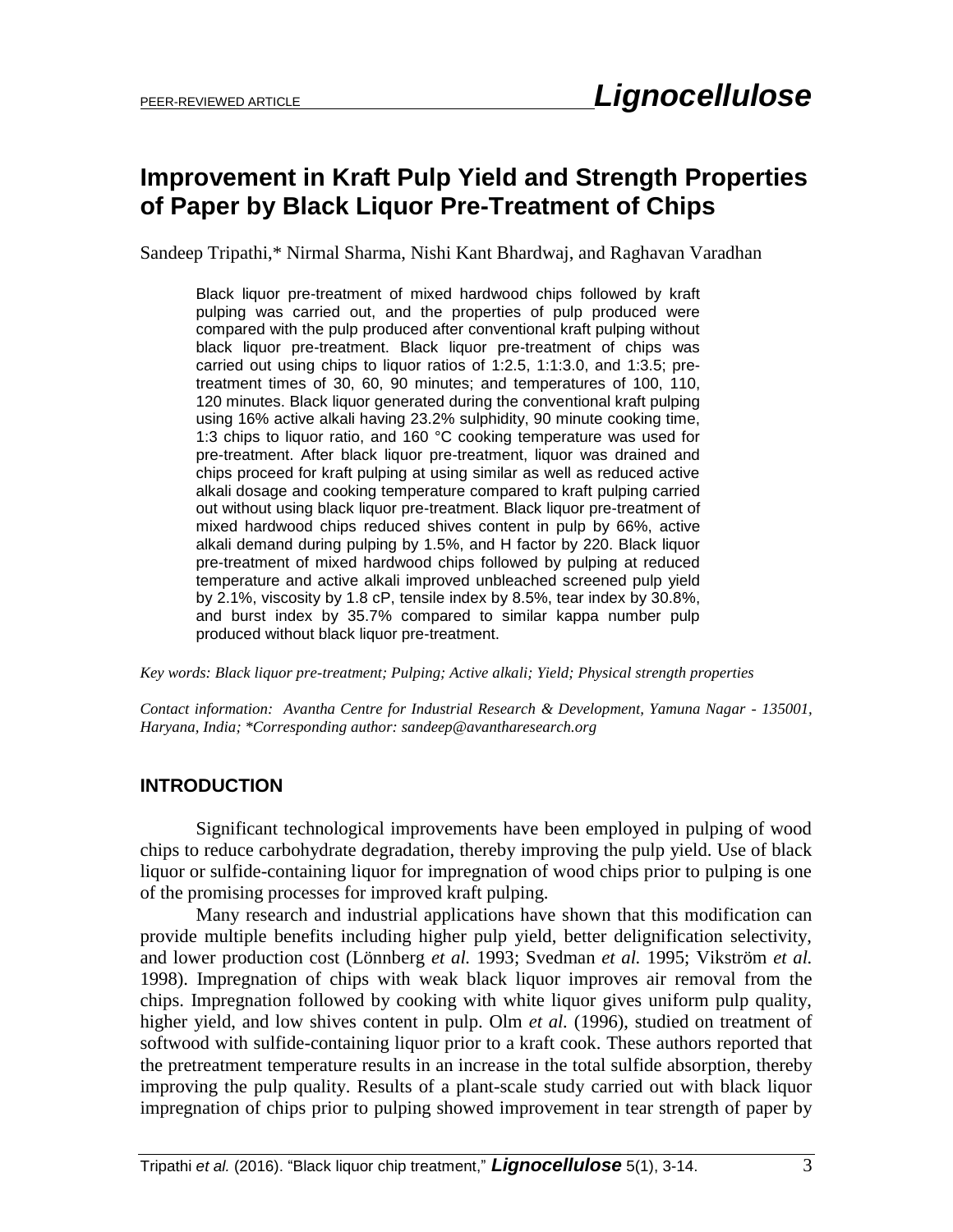10%, improvement in burst strength, reduction in beating energy, and improvement in bleachability of pulp (Höglund *et al.* 1994). Black liquor treatment of chips prior to pulping increased the concentration of hydrosulfide ions. The composition and concentration of the active pulping chemicals play an important role in pulping selectivity during kraft pulping. The main active components in kraft pulping liquor are hydroxide and hydrosulfide ions. Hydrosulfide ion accelerates the delignification and converts nonselective soda pulping process into a selective delignifying process. The sulphidity level at the beginning of bulk delignification governs the delignification efficiency (Sjöblom *et al.* 1983; Ban and Lucia 2003; Sixta and Rutkowska 2006; MacLeod 2007).

Green liquor (GL) pretreatment of wood chips has also showed potential to enhance quality of pulp and pulp yield. Hydrogen sulphide cooking with green liquor pretreatment in the presence of carbon dioxide or hydrogen sulphide gives a yield increase of 2 or 5 percentage points on wood, respectively, compared with the reference cook. The unbleached pulps have the same physical properties compared to reference pulp, except for the tear index at a given tensile index. No differences were observed in the beatability of the unbleached pulps (Olm *et al.* 1998). Ban *et al.* (2003) studied the green liquor (GL) pretreatment of softwood chips and the effect of such treatment on uncondensed phenolics and condensed hydroxyl groups. With the increase in GL charge the uncondensed phenolics and condensed hydroxyl groups decreased, but they increased with increasing pretreatment temperature (Ban *et al.* 2003). Lindström *et al.* (2004) studied the green liquor pretreatment of chips and compared the results with modified continuous cooking (MCC) process. Green liquor pretreatment of chips generated pulps of higher kappa than the MCC at similar *H* factors. The pulp yields and viscosities were also similar to those of the MCC process. Green liquor pretreatment using high total titratable alkali (TTA) produced higher tensile and burst index values relative the MCC pulps (Lindström *et al.* 2004).

Pre-treatment of wood chips using acidified water and acidic bleaching stage filtrate can considerably reduce the non-process elements content in the wood chips. Carbohydrate content and other wood constituents were not negatively affected by the applied acid pretreatment of wood chips (Santos *et al.* 2015). Study conducted with an aqueous pretreatment of chips at 50, 70, and 90  $^{\circ}$ C for 5 h showed that acid treatment contributed to better delignification (Sarto and Silva 2012).

In the present work the effect of black liquor treatment of mixed hardwood chips prior to pulping on unbleached pulp properties, bleachability, and mechanical properties was studied. The suggested process can be implemented in conventional batch types of liquor circulating digesters for improving the pulp yield, reducing shives content in pulp and improving physical strength properties of paper.

#### **EXPERIMENTAL**

For the study, mixed hardwood chips were collected from one of the unit of Ballarpur Industries Limited, situated in the northern part of India. All the experiments were carried out at Avantha Centre for Industrial Research & Development, Yamuna Nagar, India.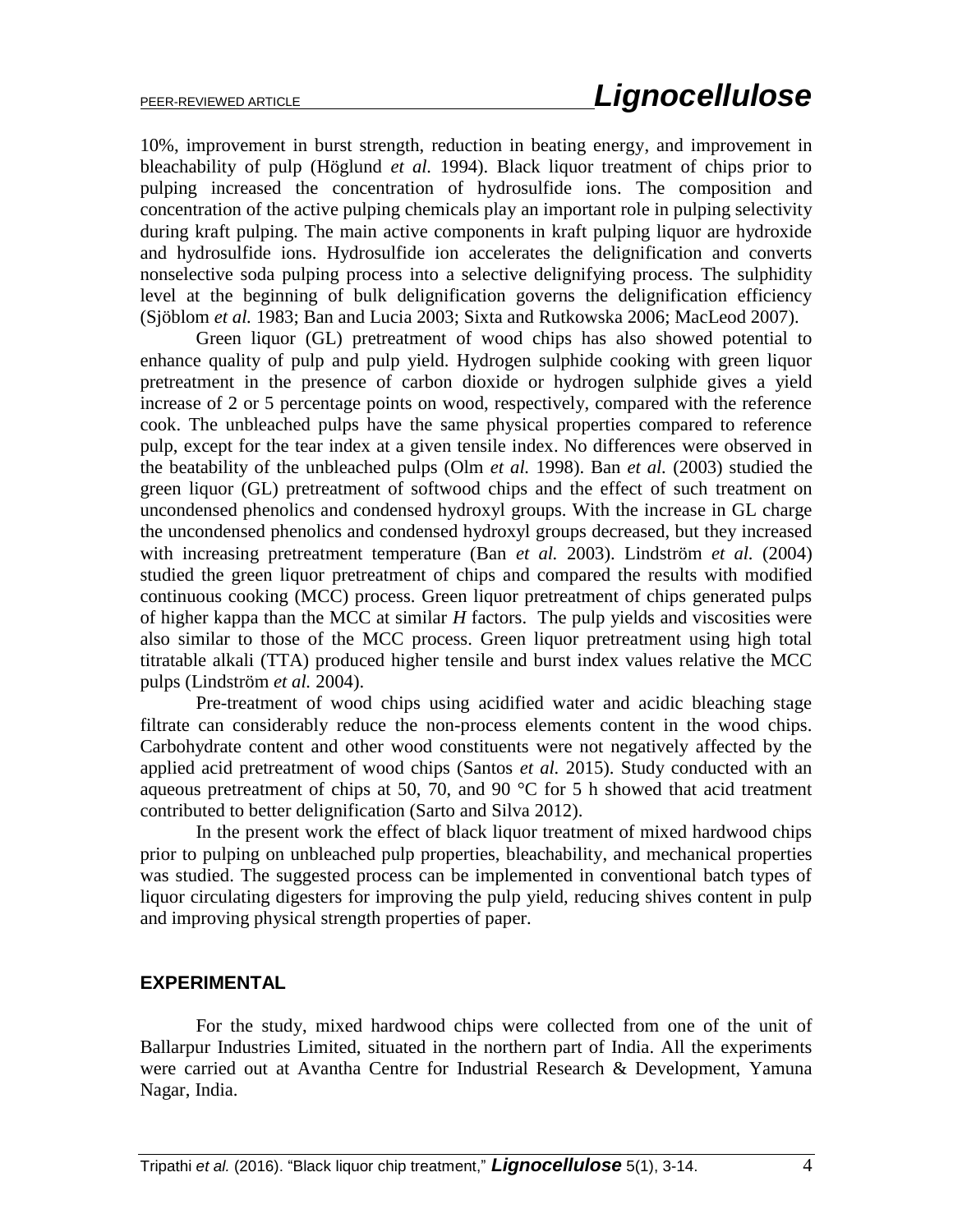Mixed hardwood chips were initially treated with black liquor generated after control pulping (having sulphidity about 49 to 53 %). After pre-treatment the residual liquor was drained from the digester and chips were further processed for pulping experiments at reduced active alkali and cooking temperatures. Black liquor generated during conventional pulping process was used for black liquor pre-treatment of chips.

Pulping experiments were carried out in a lab autoclave digester consisting of six bombs each of 2.5 liters capacity rotating in an electrically heated polyethylene glycol bath. Pulping conditions including time, bath ratio, and sulphidity were maintained similar for all the experiments. At the end of the cooking, the bombs were removed and quenched in the water tank to depressurize. The digested material was dispersed with pulp disintegrator and washed with hot water to remove the black liquor and dissolved substances. After thorough washing, pulp was screened in a laboratory Somerville screen of 0.15 mm slot width. Pulps were evaluated for unscreened and screened yield, rejects content, kappa number, brightness, and viscosity as per standard test procedures.

- Moisture content was determined as per TAPPI test method T 210 cm-03
- Kappa number of unbleached pulp was determined as per TAPPI test method T 236 om-06
- Brightness of the pulp was determined as per TAPPI test method 525 om-06
- Viscosity of the pulp was determined as per TAPPI test method T 230 om-08
- PFI refining of pulps was carried out in PFI mill using TAPPI test method T 248 sp-00
- Freeness of pulp (Canadian standard method) was determined as per TAPPI test method T 227 om-04
- Handsheets of 60 gsm were made on sheet former as per TAPPI test method T 205 sp-02
- The physical strength properties of paper handsheets were determined as per TAPPI test method T 220 sp-01
- Thickness, tensile index, burst index, tear index, double fold, porosity and smoothness of paper hand sheets were tested using L&W Micrometer, L&W Tensile tester, L&W Bursting strength tester, L&W Tearing tester, MIT Folding endurance tester, L&W Air permeance tester and L&W Bendtsen roughness tester, respectively.
- Total solids of the black liquor was analyzed as per TAPPI test method T 650 om-09.
- Residual active alkali of black liquor was analyzed as per TAPPI test method T 625 cm-85.

All the experiments were performed in duplicate (triplicate in a few cases), and average values are reported herewith.

## **RESULTS AND DISCUSSION**

#### **Black Liquor Pre-treatment**

Different conditions *viz.* bath ratio, time, and temperature were optimized for black liquor pre-treatment of chips, which was carried out using 1:2.5, 1:3.0, and 1:3.5 bath ratio and further cooked at 160 °C using 16% active alkali. Bath ratio 1:3.0 was found most advantageous as kappa number and rejects were lower and yield was higher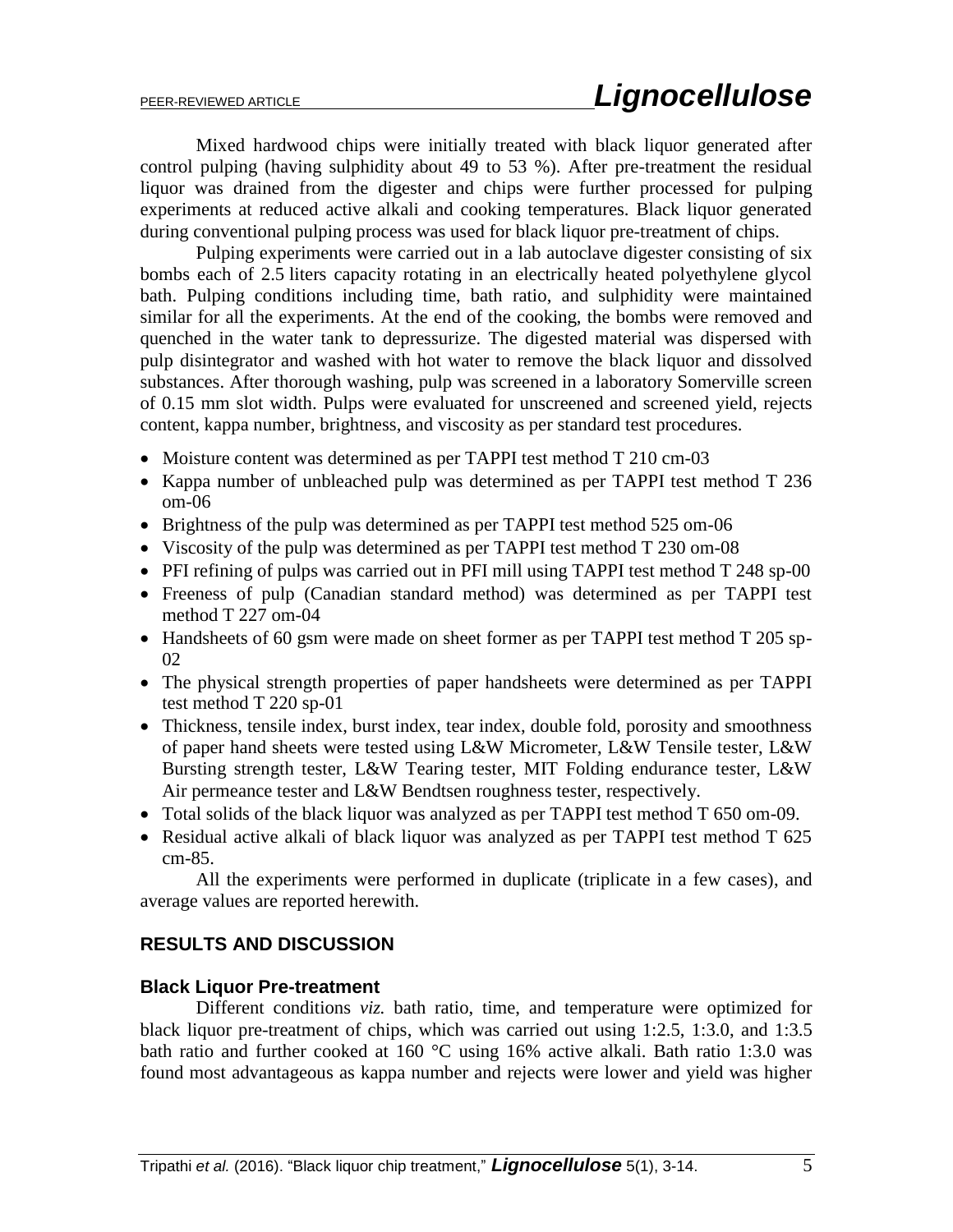compared to 1:2.5 bath ratio and comparable with 1:3.5 ratio. Detailed results of the optimization of bath ratio during black liquor pre-treatment are given in Table 1.

| Particular                                                                                     | Results |                  |       |       |  |
|------------------------------------------------------------------------------------------------|---------|------------------|-------|-------|--|
| Black liquor pre-treatment (Temperature $-110$ °C, Time $-60$ min)                             |         |                  |       |       |  |
| Bath ratio                                                                                     | Control | 1:2.5            | 1:3.0 | 1:3.5 |  |
| Initial free alkali (g/L)                                                                      |         |                  |       | 5.6   |  |
| Initial total solids w/w (%)                                                                   |         | --               |       | 20    |  |
| Post treatment free alkali (g/L)                                                               |         | 1.5              | 1.6   | 1.8   |  |
| Post treatment total solids, w/w (%)                                                           |         | 22.2             | 21.8  | 21.6  |  |
| Pulping (AA - 16 %, Temperature - 160 °C, Time - 90 min, Bath ratio - 1:3, Sulphidity - 23.2%) |         |                  |       |       |  |
| Unscreened pulp yield (%)                                                                      | 47.0    | 47.4             | 47.6  | 47.7  |  |
| Rejects (%)                                                                                    | 0.3     | 0.2 <sub>0</sub> | 0.1   | 0.1   |  |
| Screened pulp yield (%)                                                                        | 46.7    | 47.2             | 47.5  | 47.6  |  |
| Kappa number                                                                                   | 20.4    | 19.5             | 17.8  | 17.7  |  |
| Brightness (% ISO)                                                                             | 29.7    | 30.9             | 33.1  | 33.3  |  |
| Free alkali ( $g/L$ ) as Na <sub>2</sub> O                                                     | 5.2     | 6.5              | 7.1   | 7.5   |  |
| Total solids (%)                                                                               | 20.6    | 22.8             | 23.4  | 23.6  |  |

**Table 1.** Optimization of Bath Ratio during Black Liquor Pre-treatment

Similarly, pre-treatment temperature was optimized by giving treatment at 100, 110 and 120 °C, keeping other parameter constant. The pre-treatment temperature 110 °C was found optimum as kappa number and rejects are lower and yield was higher compared to 100 °C and comparable with that of 120 °C treatment temperature. Detailed results of optimization of black liquor pre-treatment temperature are given in Table 2.

| Particular                                                                                      | Results                                                         |      |      |      |  |
|-------------------------------------------------------------------------------------------------|-----------------------------------------------------------------|------|------|------|--|
|                                                                                                 | Black liquor pre-treatment (Time $-60$ min, Bath ratio $-1:3$ ) |      |      |      |  |
| Treatment temperature (min)                                                                     | Control                                                         | 100  | 110  | 120  |  |
| Initial free alkali (g/L)                                                                       |                                                                 |      | 5.6  |      |  |
| Initial total solids w/w (%)                                                                    |                                                                 |      | 20   |      |  |
| Post treatment free alkali (g/L)                                                                |                                                                 | 2.8  | 1.6  | 1.3  |  |
| Post treatment total solids, w/w (%)                                                            |                                                                 | 20.8 | 21.8 | 22.2 |  |
| Pulping (AA - 16 %, Temperature - 160 °C, Time - 90 min, Bath ratio - 1:3, Sulphidity - 23.2 %) |                                                                 |      |      |      |  |
| Unscreened pulp yield (%)                                                                       | 47.0                                                            | 47.3 | 47.6 | 47.6 |  |
| Rejects (%)                                                                                     | 0.3 <sub>2</sub>                                                | 0.1  | 0.1  | 0.1  |  |
| Screened pulp yield (%)                                                                         | 46.7                                                            | 47.2 | 47.5 | 47.5 |  |
| Kappa number                                                                                    | 20.4                                                            | 19.2 | 17.8 | 17.5 |  |
| Brightness (% ISO)                                                                              | 29.7                                                            | 32.6 | 33.1 | 33.4 |  |
| Free alkali (g/L) as Na <sub>2</sub> O                                                          | 5.2                                                             | 7.1  | 7.1  | 7.0  |  |
| Total solids (%)                                                                                | 20.6                                                            | 23.7 | 23.4 | 23.0 |  |

**Table 2.** Optimization of Black Liquor Pre-treatment Temperature

To optimize pre-treatment time, chips were treated for 30, 60, and 90 minutes keeping other parameter constant. Pre-treatment time of 60 minutes was found optimal as kappa number and rejects are lower and yield was higher compared to 30 min time and comparable with that of 90 min treatment time. Detailed results of optimization of black liquor pre-treatment time are given in Table 3.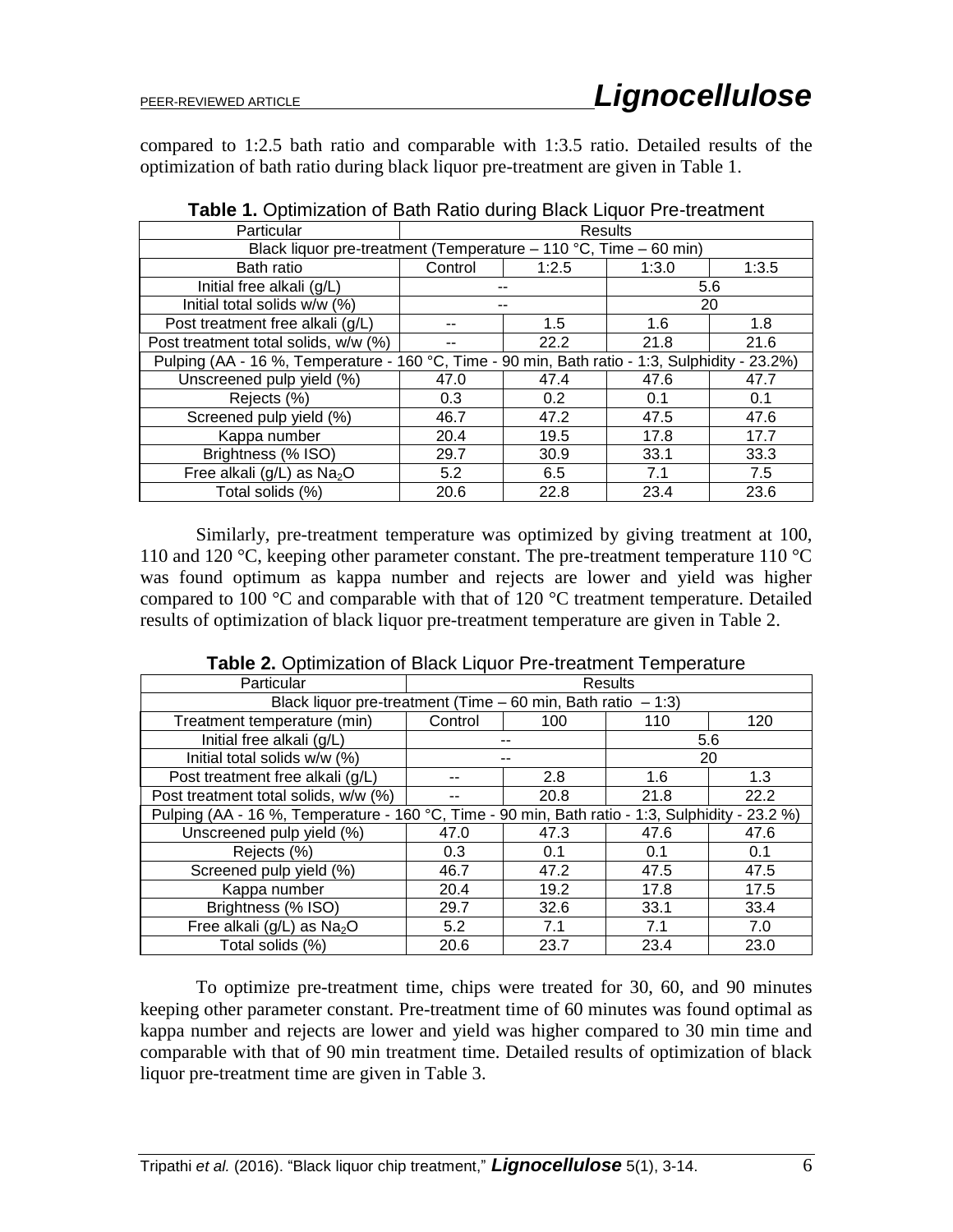| Particular                                                                                      | <b>Results</b>                                                      |      |      |      |  |
|-------------------------------------------------------------------------------------------------|---------------------------------------------------------------------|------|------|------|--|
|                                                                                                 | Black liquor pre-treatment (Temperature – 110 °C, Bath ratio – 1:3) |      |      |      |  |
| Treatment time (min)                                                                            | Control                                                             | 30   | 60   | 90   |  |
| Initial free alkali (g/L)                                                                       |                                                                     | --   |      | 5.6  |  |
| Initial total solids w/w (%)                                                                    |                                                                     |      |      | 20   |  |
| Post treatment free alkali (g/L)                                                                |                                                                     | 3.4  | 1.6  | 1.5  |  |
| Post treatment total solids, w/w (%)                                                            |                                                                     | 21.1 | 21.8 | 21.9 |  |
| Pulping (AA - 16 %, Temperature - 160 °C, Time - 90 min, Bath ratio - 1:3, Sulphidity - 23.2 %) |                                                                     |      |      |      |  |
| Unscreened pulp yield (%)                                                                       | 47.0                                                                | 47.2 | 47.6 | 47.8 |  |
| Rejects (%)                                                                                     | 0.3                                                                 | 0.3  | 0.1  | 0.1  |  |
| Screened pulp yield (%)                                                                         | 46.7                                                                | 46.9 | 47.5 | 47.7 |  |
| Kappa number                                                                                    | 20.4                                                                | 19.3 | 17.8 | 17.6 |  |
| Brightness (% ISO)                                                                              | 29.7                                                                | 31.1 | 33.1 | 33.7 |  |
| Free alkali ( $g/L$ ) as Na <sub>2</sub> O                                                      | 5.2                                                                 | 6.9  | 7.1  | 7.3  |  |
| Total solids (%)                                                                                | 20.6                                                                | 23.1 | 23.4 | 23.7 |  |

**Table 3.** Optimization of Black Liquor Pre-treatment Time

## **Pulping at Reduced Temperature**

To get maximum benefit of black liquor pre-treatment, pulping temperature was reduced to 158, 156, and 154 °C for the black liquor pre-treated chips. With the reduction in cooking temperature the unbleached pulp kappa numbers were reduced and residual active alkali in black liquor gets increased compared to control (Table 4).

**Table 4.** Black Liquor Pre-treatment Followed by Pulping at Reduced **Temperature** 

|                                            | Results                                                                            |      |      |                                 |      |
|--------------------------------------------|------------------------------------------------------------------------------------|------|------|---------------------------------|------|
| Particular                                 | Control                                                                            |      |      | <b>Black liquor pre-treated</b> |      |
|                                            | Black liquor pre-treatment (Temperature – 110 °C, Time – 60 min, Bath ratio – 1:3) |      |      |                                 |      |
| Initial free alkali (g/L)                  |                                                                                    |      |      | 5.6                             |      |
| Initial total solids w/w (%)               |                                                                                    |      |      | 20                              |      |
| Post treatment free alkali (g/L)           |                                                                                    |      |      | 1.6                             |      |
| Post treatment total solids, w/w (%)       |                                                                                    |      |      | 21.8                            |      |
|                                            | Pulping (AA - 16 %, Cooking time - 90 min, Bath ratio - 1:3, Sulphidity - 23.2 %)  |      |      |                                 |      |
| Cooking temperature (°C)                   | 160                                                                                | 160  | 158  | 156                             | 154  |
| H factor                                   | 760                                                                                | 760  | 640  | 540                             | 460  |
| Unscreened pulp yield (%)                  | 47.0                                                                               | 47.6 | 48.2 | 48.8                            | 49.4 |
| Rejects (%)                                | 0.3                                                                                | 0.1  | 0.2  | 0.5                             | 1.5  |
| Screened pulp yield (%)                    | 46.7                                                                               | 47.5 | 48.0 | 48.3                            | 47.9 |
| Kappa number                               | 20.4                                                                               | 17.8 | 18.7 | 20.1                            | 23.7 |
| Brightness (% ISO)                         | 29.7                                                                               | 33.1 | 32.2 | 31.0                            | 29.8 |
| Viscosity (cP)                             | 14.6                                                                               | 14.8 | 15.3 | 16.0                            | 17.0 |
| Free alkali ( $g/L$ ) as Na <sub>2</sub> O | 5.2                                                                                | 7.1  | 7.3  | 7.6                             | 8.3  |
| Total solids (%)                           | 20.6                                                                               | 23.4 | 23.2 | 22.9                            | 22.2 |

Screened pulp yield and pulp viscosity were improved by 1.3 to 1.6% and 0.7 to 2.4 units, respectively with the pulping of black liquor pre-treated chips at lower temperatures compared to the control. Detailed results of black liquor pre-treatment followed by pulping at reduced temperature using similar active alkali (AA) are given in Table 4.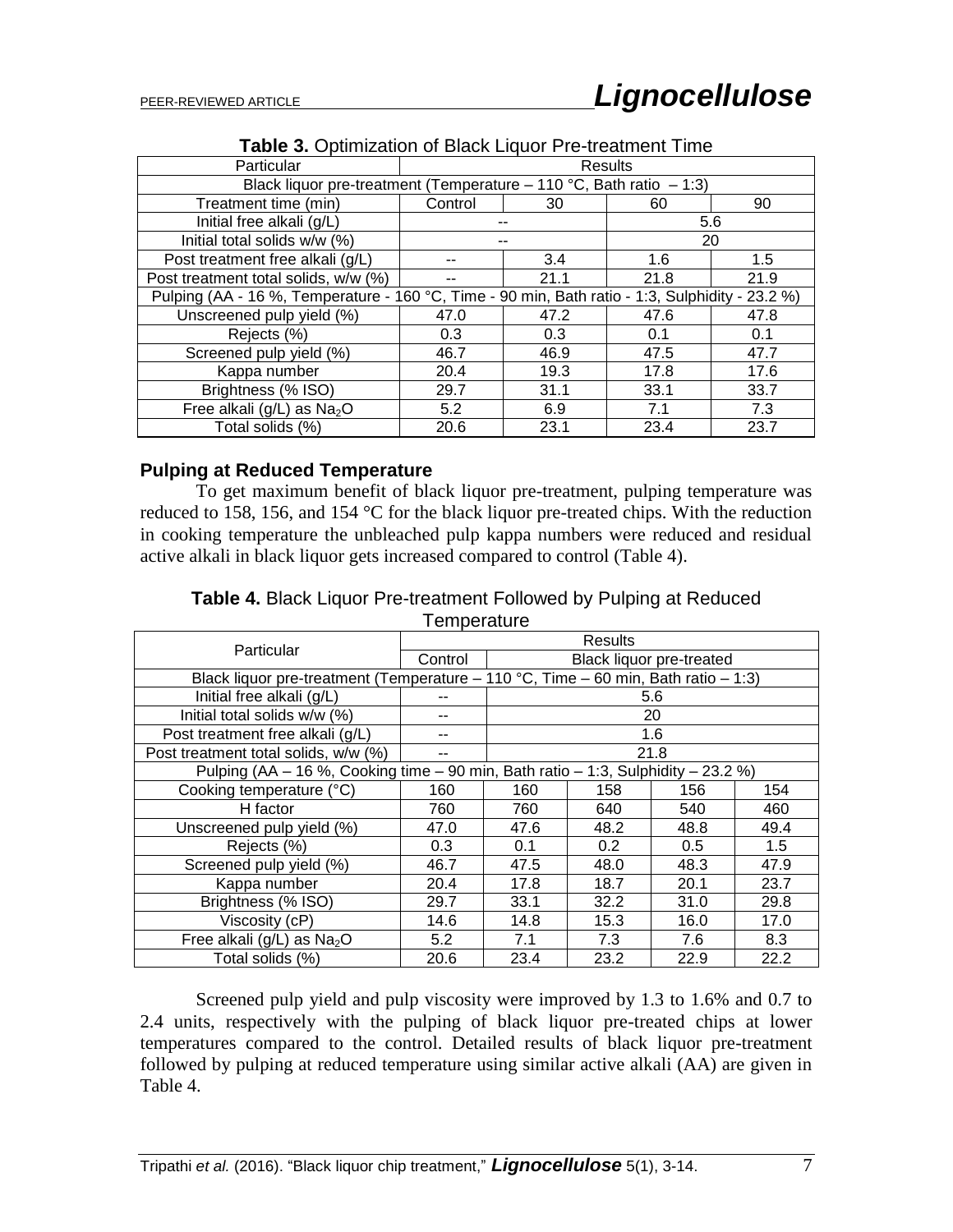Effects of black liquor pre-treatment followed by pulping at reduced temperature using similar AA on unscreened and screened pulp yield and effect on unbleached pulp kappa number and viscosity are shown in graphical form in Figs. 1 and 2, respectively.



**Fig. 1.** Effect of black liquor pre-treatment (BLPT) followed by pulping at reduced temperature on unscreened and screened pulp yield



**Fig. 2.** Effect of black liquor pre-treatment (BLPT) followed by pulping at reduced temperature on unbleached pulp kappa number and viscosity

## **Pulping at Reduced Temperature and AA**

To further maximize the benefit of black liquor pre-treatment, pulping was carried out at reduced temperature and AA, targeting to produce pulp of similar kappa number compared to control. With the reduction in cooking temperature and AA, screened pulp yield and pulp viscosity were significantly improved by 1.7 to 2.1% and 0.9 to 2.7 units, respectively with the pulping of black liquor pre-treated chips at lower temperatures and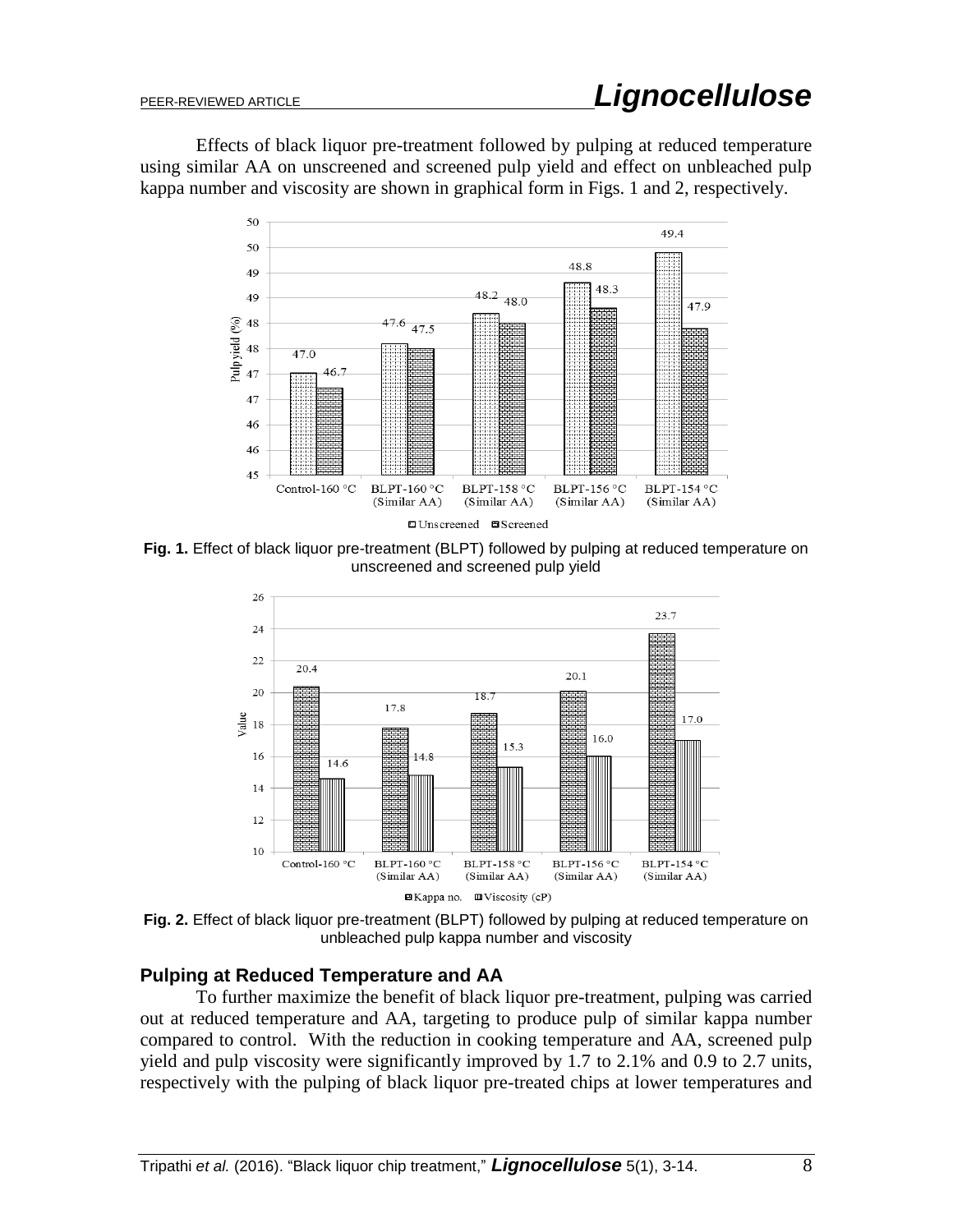AA compared to the control. Detailed results of black liquor pre-treatment followed by pulping at reduced temperature and AA are given in Table 5.

| Table 5. Black Liquor Pre-treatment Followed by Pulping at Reduced |                    |  |  |
|--------------------------------------------------------------------|--------------------|--|--|
|                                                                    | Temperature and AA |  |  |

| Particular                                                                         | <b>Results</b>                                                         |                          |      |      |      |
|------------------------------------------------------------------------------------|------------------------------------------------------------------------|--------------------------|------|------|------|
|                                                                                    | Control                                                                | Black liquor pre-treated |      |      |      |
| Black liquor pre-treatment (Temperature – 110 °C, Time – 60 min, Bath ratio - 1:3) |                                                                        |                          |      |      |      |
| Initial free alkali (g/L)                                                          |                                                                        |                          |      | 5.6  |      |
| Initial total solids w/w (%)                                                       |                                                                        |                          |      | 20   |      |
| Post treatment free alkali (g/L)                                                   |                                                                        |                          |      | 1.6  |      |
| Post treatment total solids, w/w (%)                                               |                                                                        |                          |      | 21.8 |      |
|                                                                                    | Pulping (Cooking time – 90 min, Bath ratio – 1:3, Sulphidity – 23.2 %) |                          |      |      |      |
| Cooking temperature (°C)                                                           | 160                                                                    | 160                      | 158  | 156  | 154  |
| H factor                                                                           | 760                                                                    | 760                      | 640  | 540  | 460  |
| Active alkali (%)                                                                  | 16.0                                                                   | 15.0                     | 15.0 | 14.5 | 14.5 |
| Unscreened pulp yield (%)                                                          | 47.0                                                                   | 48.2                     | 48.8 | 49.5 | 49.8 |
| Rejects (%)                                                                        | 0.3                                                                    | 0.2 <sub>0</sub>         | 0.4  | 0.7  | 2.4  |
| Screened pulp yield (%)                                                            | 46.7                                                                   | 48.0                     | 48.4 | 48.8 | 47.4 |
| Kappa number                                                                       | 20.4                                                                   | 19.1                     | 19.6 | 20.5 | 24.6 |
| Brightness (% ISO)                                                                 | 29.7                                                                   | 31.3                     | 32.8 | 30.3 | 29.2 |
| Viscosity (cP)                                                                     | 14.6                                                                   | 15.0                     | 15.5 | 16.4 | 17.3 |
| Free alkali ( $g/L$ ) as Na <sub>2</sub> O                                         | 5.2                                                                    | 5.8                      | 6.0  | 6.0  | 6.5  |
| Total solids (%)                                                                   | 20.6                                                                   | 22.9                     | 22.7 | 22.3 | 21.8 |



**Fig. 3.** Effect of black liquor pre-treatment (BLPT) followed by pulping at reduced temperature and AA on unscreened and screened pulp yield

The effects of black liquor pre-treatment followed by pulping at reduced temperature using similar AA on unscreened and screened pulp yield and effect on unbleached pulp kappa number and viscosity are shown in graphical form in Figs. 3 and 4, respectively.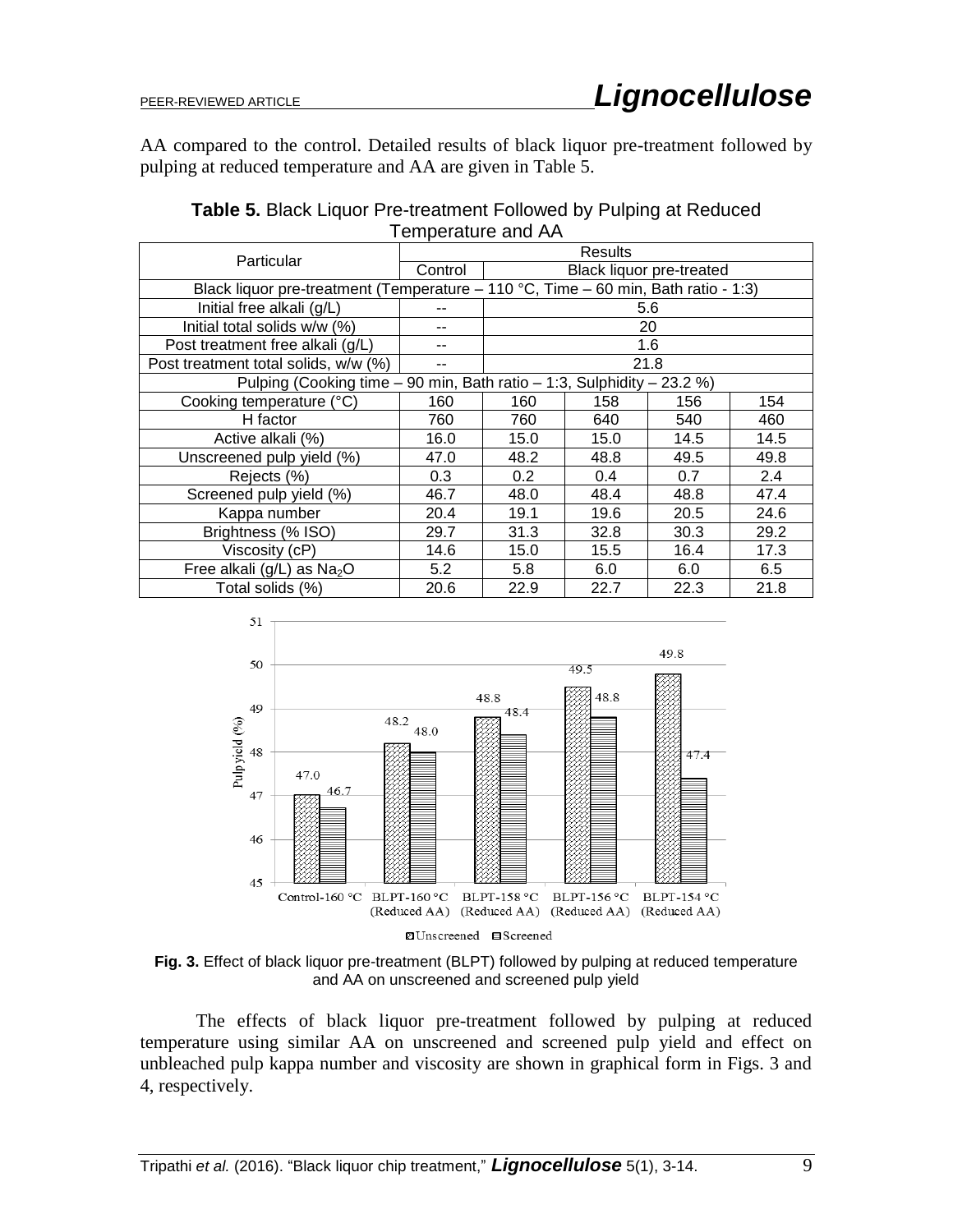

**Fig. 4.** Effect of black liquor pre-treatment (BLPT) followed by pulping at reduced temperature and AA on unbleached pulp kappa number and viscosity

## **Bleaching of Pulp**

Pulps produced with and without black liquor pre-treatment of chips followed by pulping at reduced temperature and AA were bleached with  $D_0E_{OP}D_1D_2$  sequence to brightness level of 88 to 89% ISO. Bleachability of the pulps obtained with black liquor pre-treatment of chips was marginally better with the control. Bleached pulp viscosity of pulp produced with black liquor pre-treatment of chips followed by pulping at reduced temperature and AA was improved by 1.3 units. In a plant trial study Höglund *et al.* (1994) also reported improvement in the bleachability of pulp with black liquor pretreatment of chips. Detailed results of bleaching of similar kappa number pulps produced with and without black liquor pre-treatment are given in Table 6.

## **Physical Strength Properties**

Physical strength properties of bleached pulps produced with and without black liquor pre-treatment of chips and cooked at 160  $^{\circ}$ C with 15 % AA were evaluated. There was improvement in the physical strength properties with the black liquor pre-treatment followed by pulping at reduced temperature and AA. Tensile, tear, and burst indices of BL pre-treated pulps were improved by 8.5, 30.8, and 35.7%, respectively, compared to the control. The improvement in physical strength properties specifically for tear and burst index was also reported by Höglund *et al.* (1994), though the pre-treatment conditions, pulping conditions, and nature of chips used in the plant scale study was different. Detailed results of physical strength properties of bleached pulps are given in Table 7. Effect of black liquor pre-treatment followed by pulping and bleaching on tear index, burst factor, and index and double fold of paper is shown in Figs. 6 and 7, respectively.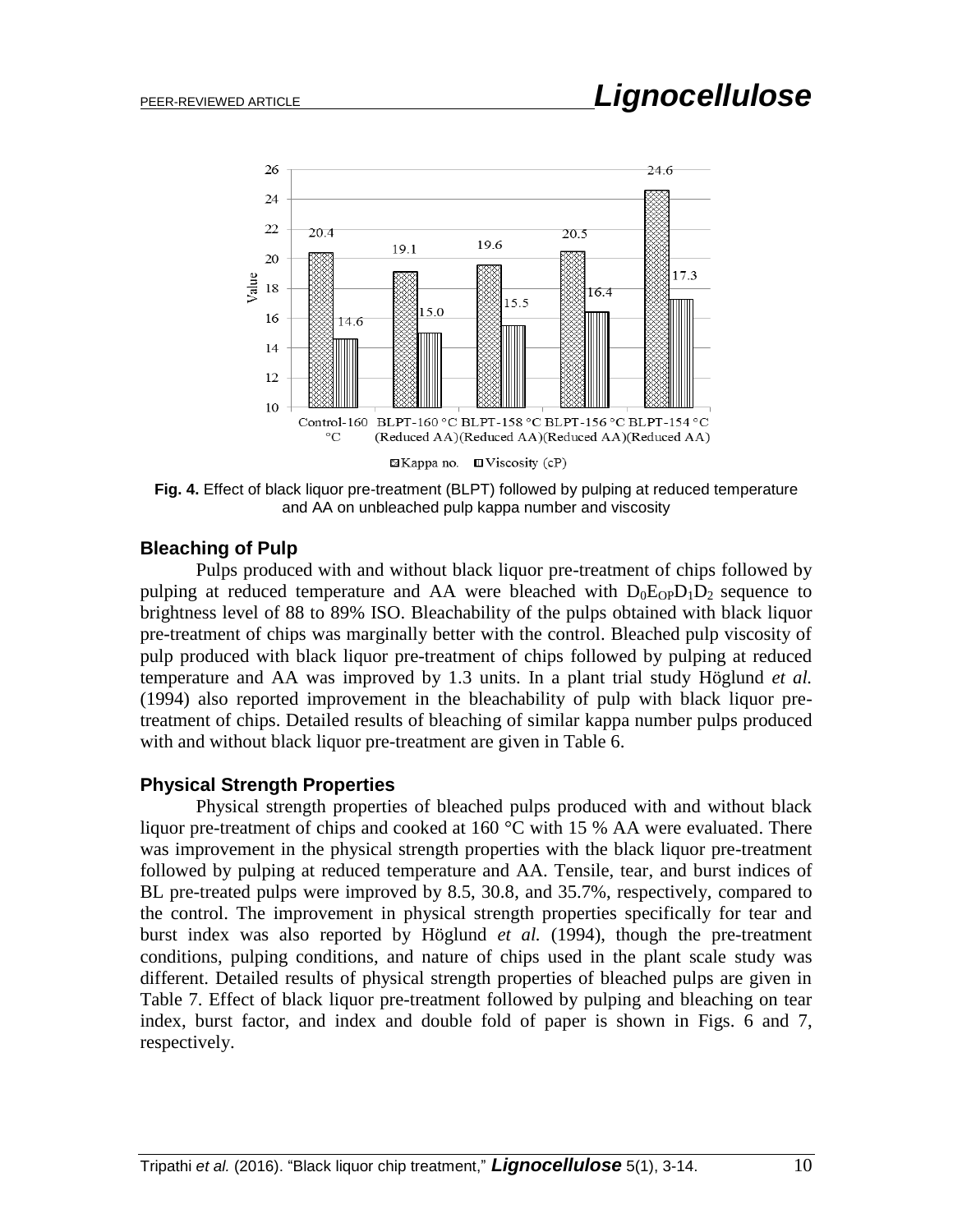| <b>Table 6.</b> Bleaching of Pulps Produced with and without Black Liquor Pre- |
|--------------------------------------------------------------------------------|
| treatment                                                                      |

|                                                                                                            | <b>Results</b> |      |                                 |                  |  |
|------------------------------------------------------------------------------------------------------------|----------------|------|---------------------------------|------------------|--|
| Particular                                                                                                 | Control        |      | <b>Black liquor pre-treated</b> |                  |  |
| Cooking temperature (°C)                                                                                   | 160            | 160  | 158                             | 156              |  |
| Kappa number                                                                                               | 20.4           | 19.1 | 19.6                            | 20.5             |  |
| D <sub>o</sub> stage (K. factor- 0.24, Temperature – 60 °C, Retention time - 30 min)                       |                |      |                                 |                  |  |
| $ClO2$ added $(\%)$                                                                                        | 1.86           | 1.74 | 1.79                            | 1.87             |  |
| End pH                                                                                                     | 2.8            | 2.7  | 2.6                             | 2.7              |  |
| Consumption (%)                                                                                            | 98.3           | 98.0 | 97.8                            | 98.3             |  |
| E <sub>OP</sub> stage (NaOH - 2.5 %, H <sub>2</sub> O <sub>2</sub> - 0.5 %, Temp. – 80 °C, Time - 120 min) |                |      |                                 |                  |  |
| Final pH                                                                                                   | 10.8           | 10.9 | 10.7                            | 10.8             |  |
| Brightness (% ISO)                                                                                         | 74.6           | 75.3 | 75.4                            | 74.9             |  |
| E <sub>OP</sub> Kappa number                                                                               | 2.1            | 1.9  | 2.0                             | 2.1              |  |
| $D_1$ stage (CIO <sub>2</sub> added 0.9 %, Temperature – 75 °C, Retention time - 180 min)                  |                |      |                                 |                  |  |
| Final pH                                                                                                   | 3.7            | 3.8  | 3.6                             | 3.8 <sub>2</sub> |  |
| Brightness (% ISO)                                                                                         | 83.9           | 83.9 | 84.2                            | 84.2             |  |
| D <sub>2</sub> stage (CIO <sub>2</sub> added 0.9 %, Temperature – 75 °C, Retention time - 180 min)         |                |      |                                 |                  |  |
| Final pH                                                                                                   | 3.6            | 3.5  | 3.6                             | 3.8              |  |
| Brightness (% ISO)                                                                                         | 88.5           | 89.0 | 89.0                            | 88.9             |  |
| <b>CIE</b> whiteness                                                                                       | 76.2           | 77.9 | 77.1                            | 76.7             |  |
| Viscosity (cP)                                                                                             | 10.8           | 11.2 | 11.5                            | 12.1             |  |

The effects of black liquor pre-treatment followed by pulping and bleaching on pulp brightness, whiteness, and viscosity are shown in Fig. 5.



**Fig. 5.** Effect of black liquor pre-treatment (BLPT) followed by pulping and bleaching on pulp brightness, whiteness and viscosity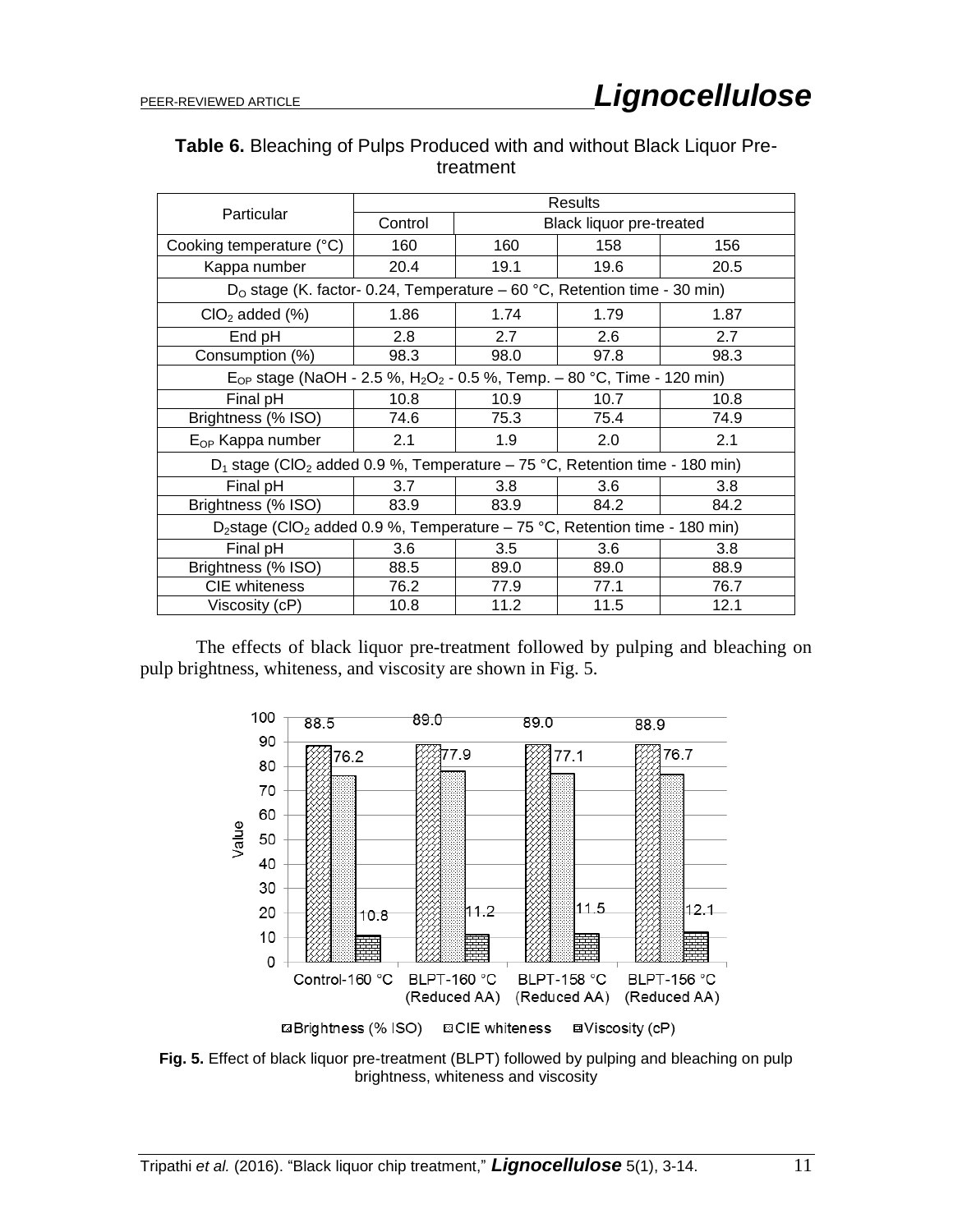| <b>Pasis 111111900al Ottoright Froportion of Biodoriou Faipo</b> |                                  |      |      |      |  |
|------------------------------------------------------------------|----------------------------------|------|------|------|--|
| Particular                                                       | Results                          |      |      |      |  |
|                                                                  | Control<br><b>BL</b> pre-treated |      |      |      |  |
| Cooking temperature (°C)                                         | 160                              | 160  | 158  | 156  |  |
| °SR                                                              | 27.5                             | 27.5 | 27.0 | 27.0 |  |
| Grammage $(g/m^2)$                                               | 60.5                             | 61.1 | 60.8 | 60.7 |  |
| Bulk $(cc/g)$                                                    | 1.29                             | 1.32 | 1.31 | 1.29 |  |
| Tensile index (N.m/g)                                            | 60.2                             | 60.8 | 62.4 | 65.3 |  |
| Burst index (kPa.m <sup>2</sup> /g)                              | 4.2                              | 4.6  | 5.1  | 5.7  |  |
| Tear index (mN.m <sup>2</sup> /g)                                | 6.5                              | 7.2  | 8.1  | 8.5  |  |
| Porosity (sec/100 ml)                                            | 6.2                              | 8.4  | 8.4  | 7.1  |  |
| Double fold (no.)                                                | 50                               | 54   | 58   | 62   |  |
| Smoothness (ml/min)                                              | 90                               | 88   | 90   | 87   |  |

**Table 7.** Physical Strength Properties of Bleached Pulps



 $\Box$  Tensile index (Nm/g)  $\Box$  Double fold (no.) **Fig. 6.** Effect of black liquor pre-treatment (BLPT) followed by pulping and bleaching on tensile index and double fold of paper



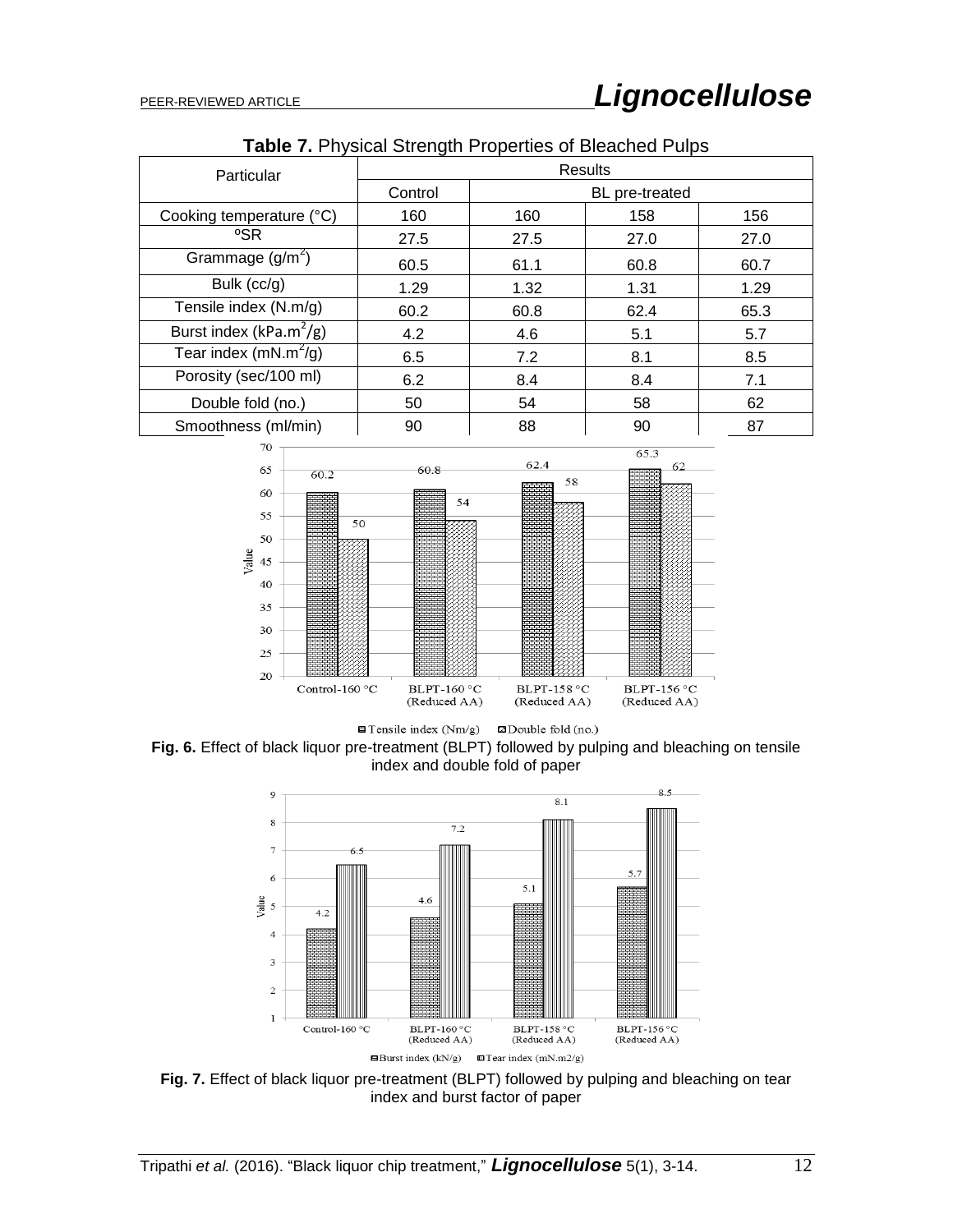## **CONCLUSIONS**

With black liquor pre-treatment of chips followed by pulping at reduced temperature and active alkali, the following improvements were obtained at similar kappa number of pulp:

- Cooking temperature reduced by  $4^{\circ}C$
- Active alkali reduced by 1.5 %
- Viscosity improved by 1.8 cP
- Screened pulp yield improved by 2.1 %
- Tensile index improved by 8.5 %
- Tear index improved by 30.8 %
- Burst index improved by 35.7 %

## **REFERENCES**

- Ban, W., and Lucia, L. A. (2003). "Enhancing kraft pulping by pretreatment liquors  $-A$ review," *TAPPI Journal* 2 (3), 1-26.
- Ban, W., Singh, J., and Lucia, L. A. (2003). "Kraft green liquor pretreatment of softwood chips, Part III – Lignin chemical modifications," *Holzforschung* 57(3), 275-281.
- Höglund, O., Lehtonen, K. P., and Hjort, A. (1994). "Kraft pulping with black liquor pretreatment," *Proceedings of Pulping Conference*, 1225.
- Lindström, M., Naithani, V., Kirkman, A., and Jameel, H. (2004). "Effects on pulp yield and properties using modified pulping procedures involving sulfur profiling and green liquor pretreatment," *TAPPI Fall Technical Conference: Engineering and Pulping, Proceedings,* 489-501.
- Lönnberg, B., Lindström, M., Tikka, P., and Kovasin, K. K. (1993). "Dissolution of wood components in black liquor - started displacement kraft batch cooking,"  $7<sup>th</sup>$ *International Wood and Pulping Symposium*, 362.
- MacLeod, M. (2007). "The top ten factors in kraft pulp yield," *Paperi ja Puu* 89(4), 1-7.
- Olm, L., Backström, M., and Tormund, D. (1996). "Treatment of softwood with sulfidecontaining liquor prior to a kraft cook," *J. Pulp Paper Sci.* 22(7), 241.
- Olm, L., Tormund, D., and Gidnert, E. B. (1998). "Possibilities to increase the pulp yield in a kraft cook of ITC-type," *Proceedings of TAPPI Breaking the Pulp Yield Barrier Symposium* Atlanta, 69-78.
- Santos, R. B., Gomide, J. L., and Hart, P. W. (2015). "Impact of wood chips leaching pretreatment on wood chemical composition," *TAPPI J.* 14(1), 9-14.
- Sarto, C., and Silva, Jr., F. G. (2012). "Effect of aqueous pre-treatment in conventional kraft pulping of *Bambusa vulgaris*," *TAPPI Peers Conference held at Georgia, USA on 14-18, October*.
- Sixta, H., and Rutkowska, E. W. (2006). "Comprehensive kinetic study of delignification, carbohydrate degradation, cellulose chain scissions, and hexenuronic acid reactions during kraft pulping of *Eucalyptus globulus*," *LenzingerBerichte* 86, 32-45.